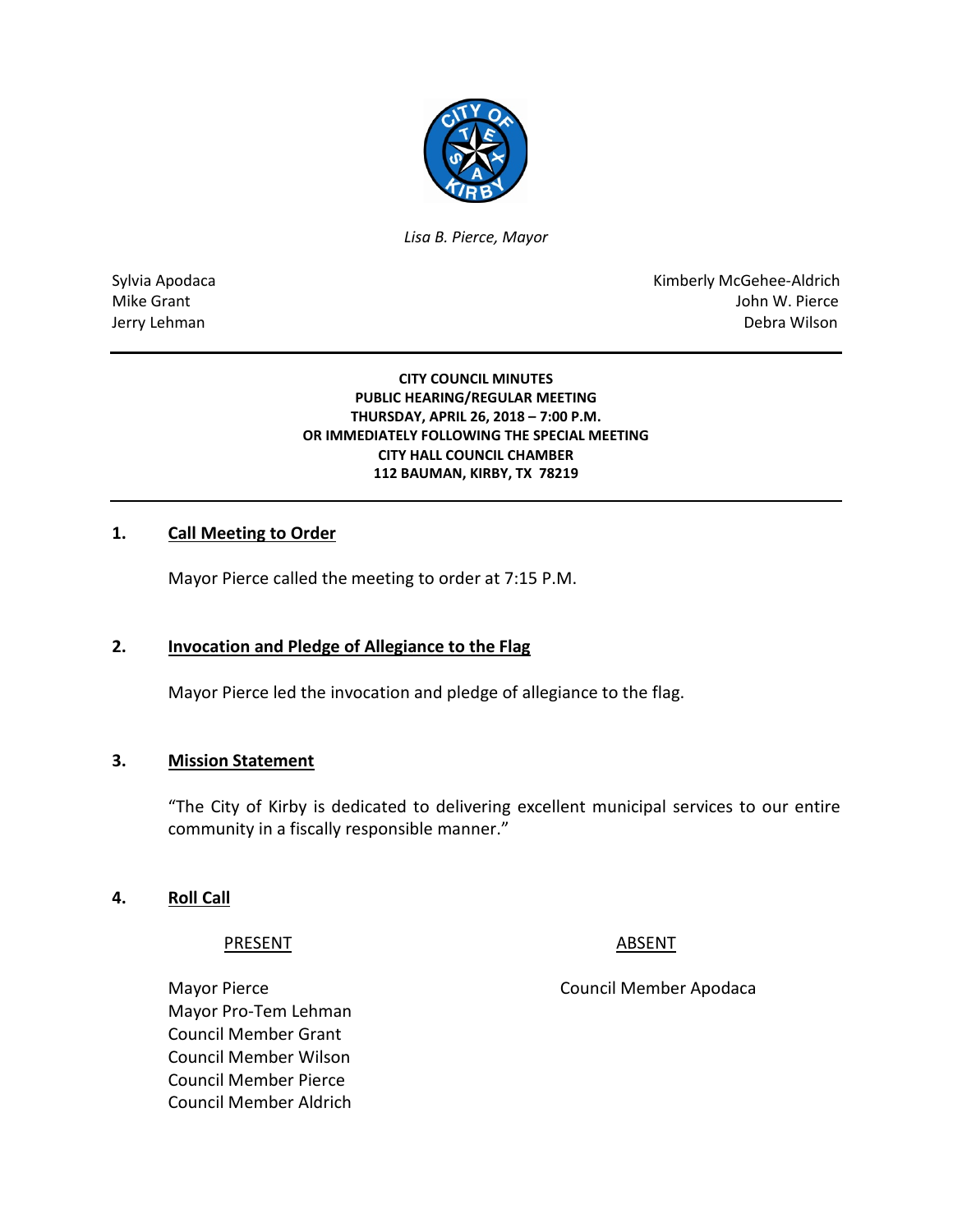## **5. Citizen Participation**

1. Norma Hamby, Kirby Senior Center Manager, thanked Council Member Grant for bringing the light to illuminate the flag to the attention of the City. The light was replaced with an LED flood light. She thanked him for the flags he has been providing.

## **6. Consideration Of And Action On Minutes**

## a. Regular Meeting Minutes - April 12, 2018

Council Member Aldrich moved to approve the minutes of April 12, 2018; seconded by Council Member Grant. With all voting, "aye" the motion carried with a 5-0-1 vote.

AYES: 5 NAYES: 0 ABSTAIN: 1 (Council Member Wilson)

## **7. Public Hearing**

a. On A Request To Have The Property Located At CB 5865 BLK LOT E 183 FT Of S 100 FT Of 12, Otherwise Known As 4810 Gibbs Sprawl Road, Kirby, TX 78219, Which Is Zoned Commercial, Office And Retail (C-1) To Be Used As A Residential (R-1) Property.

Mayor Pierce closed the regular meeting and opened the public hearing at 7:18 P.M.

Mayor Pierce read the request. There were no citizens to speak as proponents or opponents of the request.

b. On A Request To Have The Property Located At CB 5865, BLK Lot E 180 FT Of S 60 FT Of N 90 FT Of 12, Otherwise Known As 4814 Gibbs Sprawl Road, Kirby, TX 78219, Which Is Zoned Commercial, Office And Retail (C-1) To Continue To Be Used As A Residential (R-1) Property.

Mayor Pierce read the request. There were no citizens to speak as proponents or opponents of the request.

Mayor Pierce closed the public hearing and opened the regular meeting at 7:19 P.M.

## **8. Discussion And Possible Action**

a. Discussion And Possible Action On A Request To Have The Property Located At CB 5865 Blk Lot E 183 Ft Of S 100 Ft Of 12, Otherwise Known As 4810 Gibbs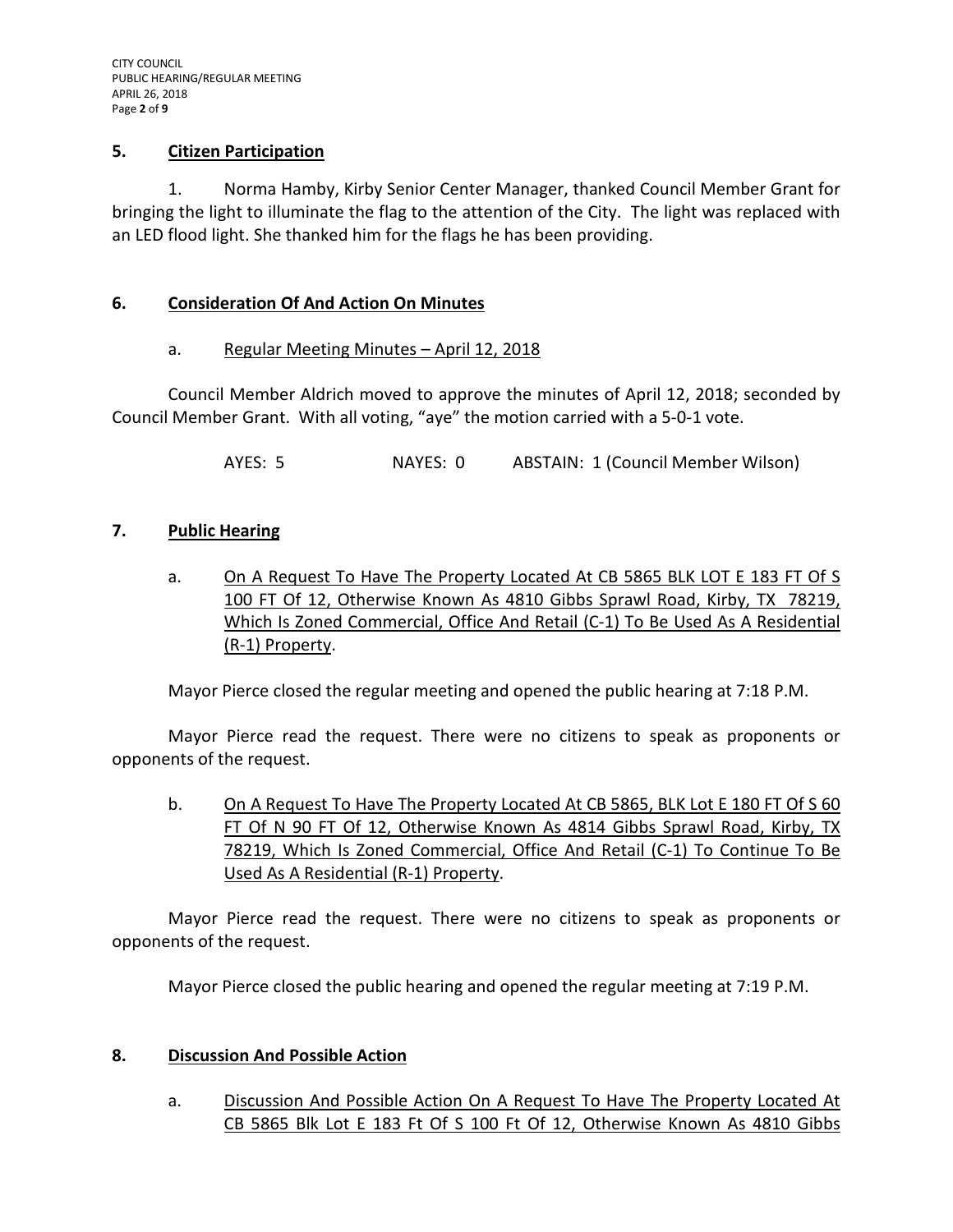Sprawl Road, Kirby, TX 78219, Which Is Zoned Commercial, Office And Retail (C-1) To Be Used As A Residential (R-1) Property, Including Consideration Of Ordinance No. O-2018-836 Amending The Zoning Ordinance Of The City Of Kirby, Texas, To Grant Specific Use Permit #2018-007 For Use Of The Property At 4810 Gibbs Sprawl Road, Kirby, Texas For A Single Family Residence. This is the First reading.

Vinnie Bilotto, applicant/owner stated the property is zoned office retail and his request is for residential use so he can rent the property and it will not stay vacant while he continues looking for office or retail tenants.

Mayor Pierce stated the Code Enforcement Officer and Fire Marshal inspected the property. They stated the property has work that needs to be done if anyone is going to occupy the property. She said there has not been an occupant since 2010.

Mayor Pro-Tem Lehman stated if the property wouldn't pass inspection for commercial use why it would pass for residential. Mr. Bilotto said there are different inspection requirements for residential property.

Mayor Pierce asked Mr. Bilotto why he hasn't brought the property to code for commercial use. Mr. Bilotto said usually an owner does not do updates when the property is vacant; they wait until new tenant comes in.

Mayor Pierce said the property is vacant because it is not ready because it has not been kept up for commercial use or residential use. Mr. Bilotto said he has to have City Council approval before he knows whether to get it ready for commercial use or residential use. Before renting the property, he will bring it to code with the items provided by the Fire Marshall.

Council Member Grant moved to approve the request for 4810 Gibbs Sprawl for a two year period; seconded by Council Member Wilson.

Mayor Pro-Tem Lehman said the corner where this property is located is going to explode next year. There will be all kinds of small businesses looking for commercial spaces.

Council Member Grant withdrew his motion; Council Member Wilson withdrew her second to the motion.

Due to the lack of a motion the request failed.

b. Discussion And Possible Action On A Request To Have The Property Located At CB 5865, BLK Lot E 180 FT Of S 60 FT Of N 90 FT Of 12, Otherwise Known As 4814 Gibbs Sprawl Road, Kirby, TX 78219, Which Is Zoned Commercial, Office And Retail (C-1) To Continue To Be Used As A Residential (R-1) Property, Including Consideration Of Ordinance No. O-2018-837 Amending The Zoning Ordinance Of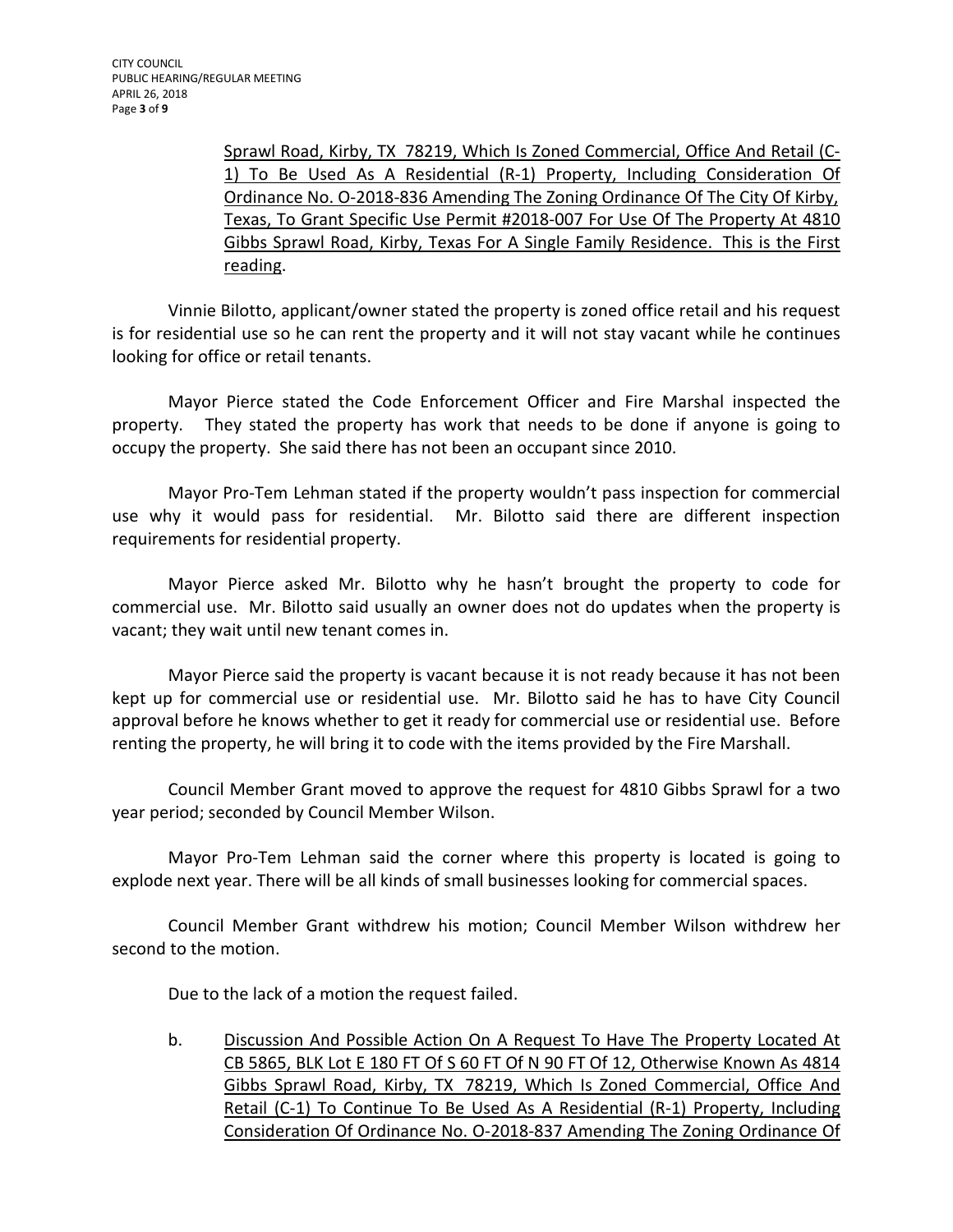## The City Of Kirby, Texas, To Grant Specific Use Permit #2018-008 For Use Of The Property At 4814 Gibbs Sprawl Road, Kirby, Texas For A Single Family Residence. This is the First reading.

Council Member Grant asked if the property is currently rented. Mr. Bilotto said it is.

Council Member Grant moved to approve the request for 4814 Gibbs Sprawl for a two year period; seconded by Council Member Wilson. The motion carried with a 6-0 vote.

AYES: 6 NAYES: 0

# c. Discussion And Possible Action To Review Ordinance No. O-2014-748 Regulating Signs In The City Of Kirby, Texas, And Superseding All Previous Ordinances Pertaining To Signs, And Providing Penalties For Violation Thereof.

City Manager Vernon informed Council this Ordinance has not been reviewed since 2014. Jose Garcia was granted a sign variance and is here to share his experience with obtaining approval from TxDot for his sign.

Mr. Garcia said TxDot informed him the City's Ordinance did not address digital signs and based on that observation they would not approve his request to construct a digital sign on his property. He suggested the City update the sign ordinance to include digital signs. He continued and stated that he recently received approval from TxDot to construct the sign after another TxDot representative reviewed his request.

Council Member Pierce asked that the Council review the setback and size of the signs.

Council Member Grant asked to include the luminance of digital signs.

City Manager Vernon said the updated ordinance can be brought back on May 23, 2018 agenda.

# d. Discussion And Possible Action On Park Rental Fee Waiver Request From Kirby Baptist Church

Ray Martin spoke on behalf of Kirby Baptist Church. This is the  $50<sup>th</sup>$  anniversary and they want to have a nice event for their celebration. There could possibly be around 150 people throughout the day. They are requesting a waiver for hiring two police officers. There will not be any alcoholic beverages. There will be a lot of former members and their families attending. They are greatly appreciative of the consideration.

Council Member Grant moved to waive all fees for police officers and park use; seconded by Council Member Aldrich.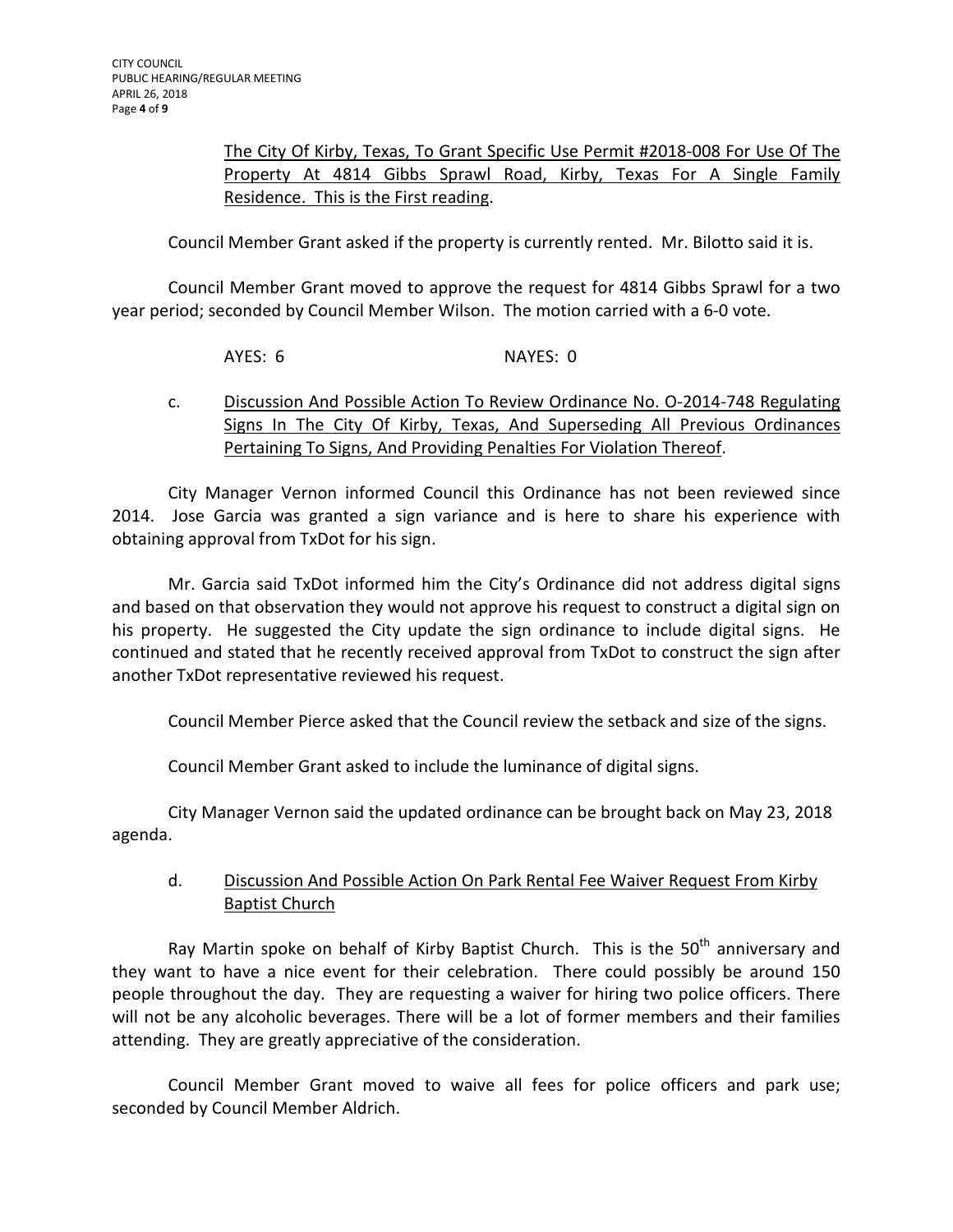City Manager Vernon stated that the fees are \$105 rent, \$150 deposit and \$240 police security. She said they have already paid \$105 rent and \$150 deposit.

Council Member Aldrich said it will be her honor and pleasure to donate \$240 to Kirby Baptist Church. Council Member Grant said he will match half, \$120.

Council Member Grant withdrew his motion; Council Member Aldrich withdrew her second to the motion.

Council Member Grant amended his motion to waive the fees for park use; seconded by Council Member Aldrich. The motion carried with a 6-0 vote.

AYES: 6 NAYES: 0

## e. Discussion And Possible Action On Kirby Senior Center Fundraiser

Audrey Eklund, Kirby Senior Center Board of Director, Fundraising Chairperson, asked if the Senior Center could use the area around John Sterling Park for a fund raiser.

Council Member Aldrich moved to approve the Kirby Senior Center's use of extra space at John Sterling Park for their Welcome Back Summer Festival; seconded by Mayor Pro-Tem Lehman. The motion carried with a 6-0 vote.

AYES: 6 NAYES: 0

## f. Discussion And Possible Action On Kirby Senior Center Articles Of Incorporation

Roger Romens, President of Senior Center Board of Directors, asked Council what questions they would like answered. He said there have been several new Board members appointed since January and they have been working on all aspects of the Senior Center including the Articles of Incorporation. He said when they completed they will make recommendations for changes and bring them to Council.

Council Member Wilson said City Council was wondering how the Senior Center was proceeding on the Articles of Incorporation because it's been almost a year since September when Council requested the Senior Center review them.

Mr. Romens explained that they are working on the By-Laws and Articles Of Incorporation to make sure they in compliance. They will present them to the City Manager to place on an agenda once they are complete.

The City Council wanted to know when the Senior Center will update the Articles Of Incorporation to include a change that will allow them to appoint their own Board members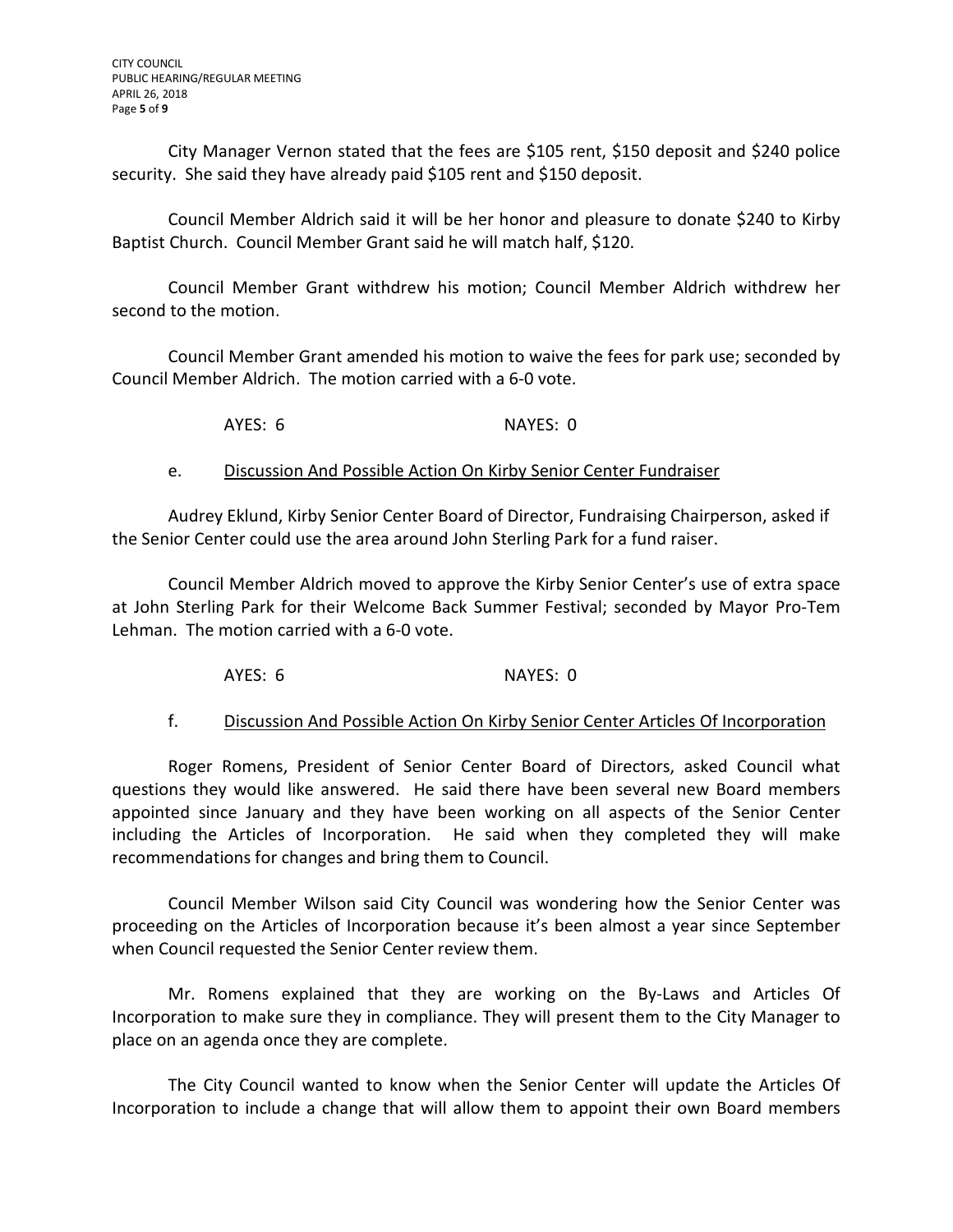without having to come to City Council for the appointments, and other areas where the Senior center can run independently from the City.

City Manager Vernon stated the Kirby Senior Center Board Of Directors will make changes, submit a copy to the City and then staff will submit them to the City Attorney.

# g. Discussion And Possible Action On Nonprofit Grant Application For City Of Kirby Funding

Mayor Pierce said Council Member Wilson requested this item. Staff has drafted the requirements and application for non-profit funding that would be considered by City Council in the City's Annual Budget.

Council Member Wilson said the document provided is straight forward and now the City can offer assistance to non-profit organizations through this grant application process. Council Member Wilson moved that Council move forward on the grant application and notify the non-profit groups about the grant; seconded by Council Member Aldrich. The motion carried with a 6-0 vote.

AYES: 6 NAYES: 0

City Manager Vernon explained the grant opens May 1, 2018 and closes June 30, 2018 with potential funding October 1, 2018. The City Council will determine how much funding is available in the budget.

# h. Discussion And Possible Action On Personnel Policies Manual Revisions

Mayor Pierce informed City Council that City Manager Vernon asked that this item be tabled until May 10, 2018.

Council Member Grant moved to table the action on the Personnel Polices Manual Revision to May 10, 2018; seconded by Mayor Pro-Tem Lehman. The motion carried with a 6-0 vote.

AYES: 6 NAYES: 0

Mayor Pierce asked that the policy be sent to Council as soon as it's ready.

# i. Discussion And Possible Action On The Annual HOBO Fest

The Council Members had many comments regarding the annual HOBO Fest. There were many historical facts mentioned.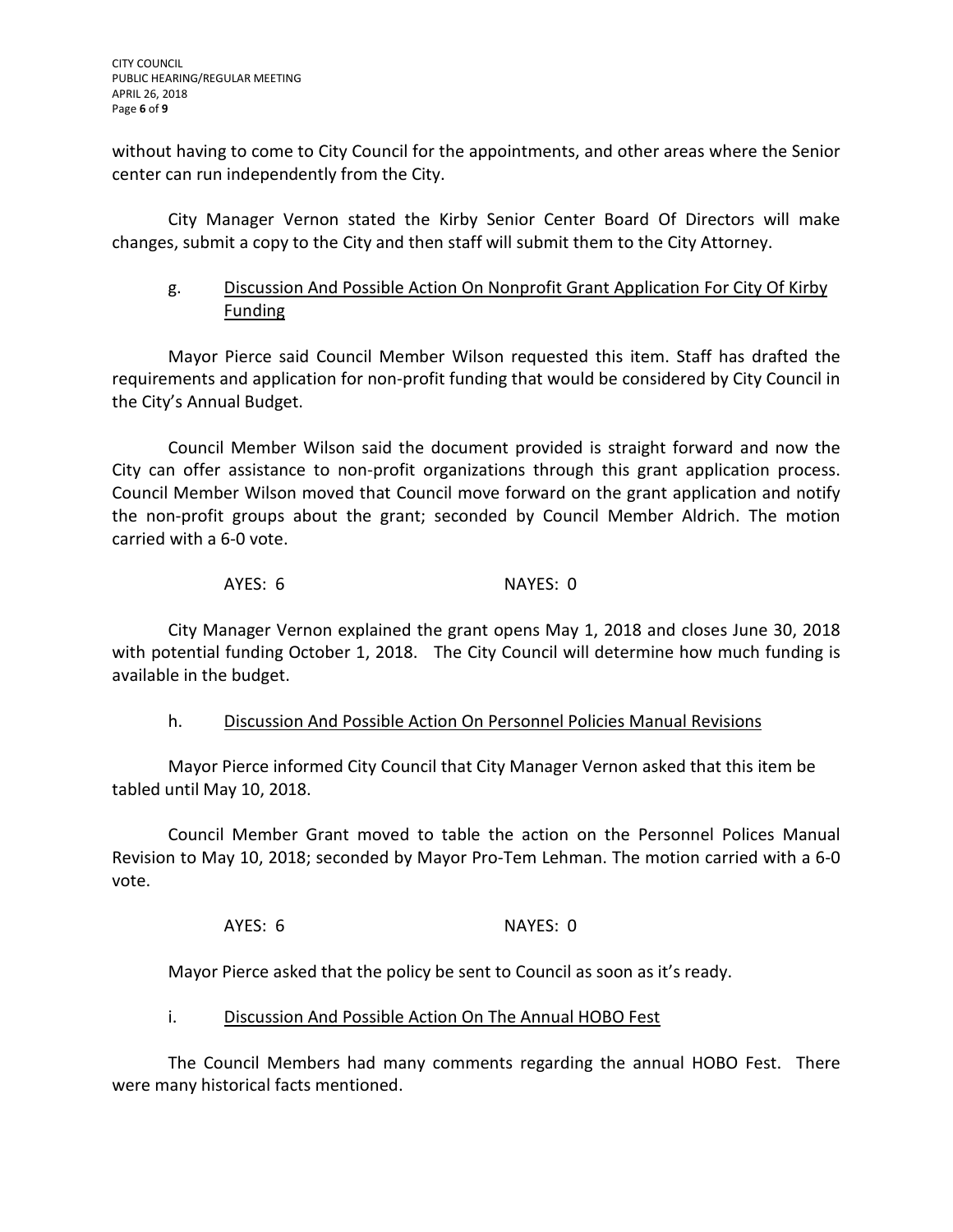Mayor Pierce said this item will be brought back for a workshop in September and only this item will be placed on the agenda. She asked that 4-H, Herman Sons, VFW and other different organizations be invited to the workshop.

j. Discussion And Possible Action On Ordinance No. 0-2018-832 Amending Ordinance No. O-2016-783 Of The Code Of Ordinances To Set Times For Putting Out And Retrieving Refuse Containers for Residential Solid Waste Collection And To Specify The Location Of Placement Of Refuse And Recyclable Containers. This Is The Second Reading.

Council Member Grant moved to approve Ordinance No. O-2018-832 amending Ordinance No. O-2016-783 of the Code of Ordinances to set times for putting out and retrieving refuse containers for residential solid waste collection and to specify the location of placement of refuse and recyclable containers; seconded by Council Member Aldrich. The motion carried with a 6-0 vote.

AYES: 6 NAYES: 0

k. Discussion And Possible Action On Ordinance No. O-2018-833 Repealing Ordinance No. 91-474 And Adopting Ordinance No. O-2018-833 Of The Code Of Ordinances Of the City Of Kirby Which Prohibits Scavenging Within The Corporate Limits And Providing For A Penalty. This Is The First Reading.

Council Member Aldrich moved to approve Ordinance No. O-2018-833 repealing Ordinance No. 91-474 and adopting Ordinance No. O-2018-833 of the Code of Ordinances of the City of Kirby which prohibits scavenging within the corporate limits and providing for a penalty; seconded by Mayor Pro-Tem Lehman. The motion carried with a 6-0 vote.

AYES: 6 NAYES: 0

l. Discussion And Possible Action On Ordinance No. O-2018-834 Repealing And Replacing Ordinance No. O-2001-572 And Adopting A New Administrative Fee Schedule For Police Department Services. This Is The First Reading.

Council Member Grant moved to approve Ordinance No. O-2018-834 repealing and replacing Ordinance No. O-2001-572 and adopting a new Administrative Fee Schedule for Police Department services; seconded by Council Member Wilson. The motion carried with a 6-0 vote.

AYES: 6 NAYES: 0

m. Discussion And Possible Action On Ordinance No. O-2018-835 Repealing And Replacing Chapter 74 Of The Code Of Ordinances And Adopting A New Chapter 74 Authorizing Police Officers To Impound A Motor Vehicle Found To Be In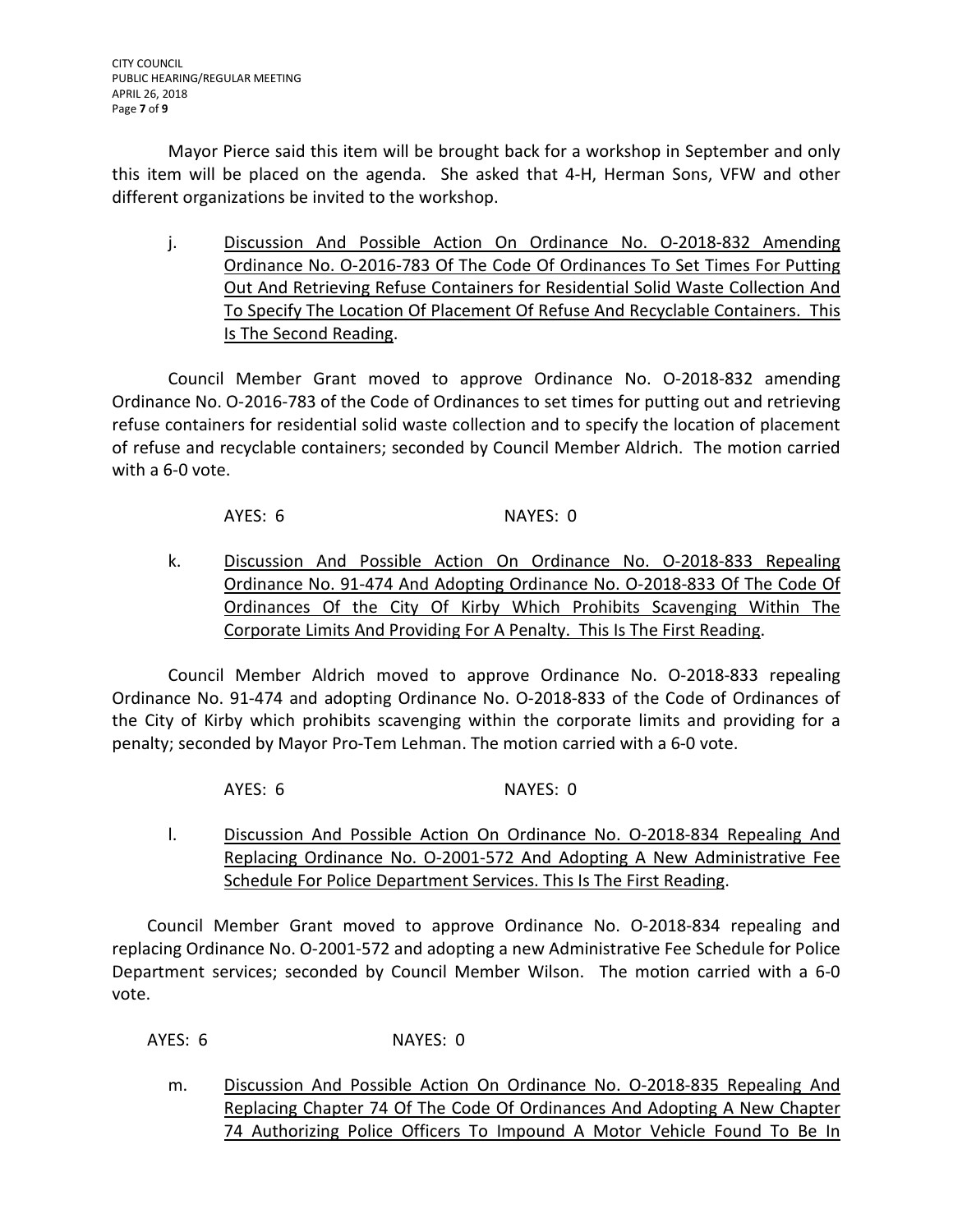# Violation Of Certain City Ordinances Or State Laws; To Establish The City Of Kirby Impound Lot; To Establish Storage Fees; To Provide for The Imposition Of Fees; And Providing for Severability And An Effective Date. This Is The First Reading.

Council Member Aldrich moved to approve Ordinance No. O-2018-835 repealing and replacing Chapter 74 of the Code of Ordinances and adopting a new Chapter 74 authorizing police officers to impound a motor vehicle found to be in violation of certain city ordinances or state laws; to establish the City of Kirby impound lot; to establish storage fees; to provide for the imposition of fees; and providing for severability and an effective date; seconded by Mayor Pro-Tem Lehman. The motion carried with a 6-0 vote.

AYES: 6 NAYES: 0

n. Discussion And Possible Action On Ordinance No. 2013-731 An Ordinance Repealing Existing Chapter 91 Of The Code Of Ordinances And Adopting A New Chapter 91 Entitled "Animals" To Set Out Provisions As To Animals, Including An Animal Shelter, Animal Control Officers, Licensing, Animal Bites And Animal Care, Spaying And Neutering, Rabies Control, Adoption Of Animals, Fees, Enforcement, And Related Matters, And Setting A Fine Not To Exceed The Amounts Set Out In Section 10.99 Of The Code Of Ordinances For Each Violation.

Mayor Pierce said staff is asking for recommendations and there is a lot of material to review. She said she has several recommendations.

Mayor Pro-Tem Lehman moved to table this item and discuss at a workshop; seconded by Council Member Grant. The motion carried with a 6-0 vote.

AYES: 6 NAYES: 0

Mayor Pierce said she will inquire when the Ordinance Review Committee members will be able to meet.

o. Discussion And Possible Action On Gibbs Sprawl Road Repairs

Council Member Grant moved to table this item and bring it back on May 10, 2018; seconded by Council Member Aldrich. The motion carried with a 6-0 vote.

AYES: 6 NAYES: 0

## **9. Requests and Announcements**

a. Requests By Mayor And Council Members For Items To Be Placed On Future City Council Agendas And Announcements On City Events/Community Interests